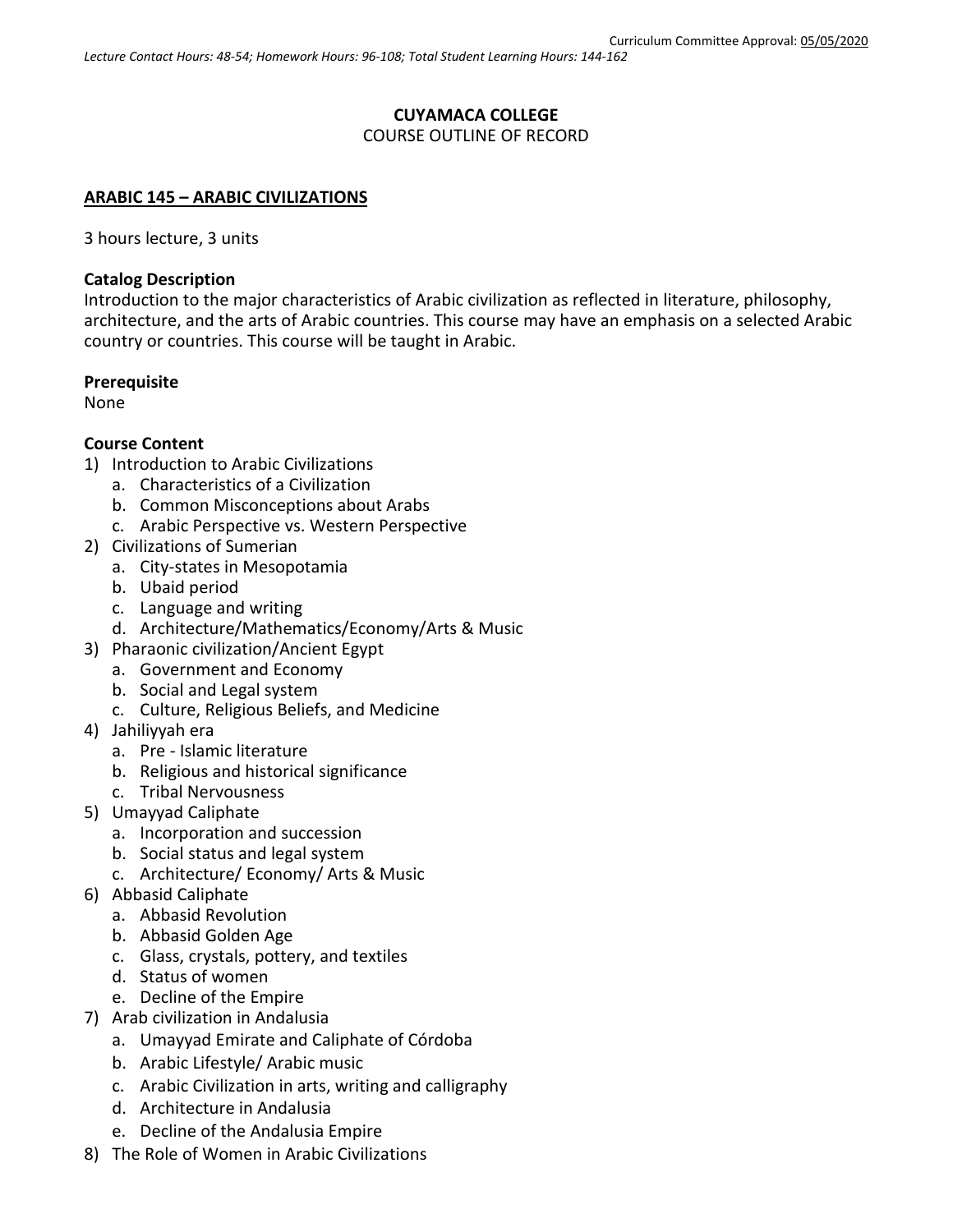- a. Values & norms
- b. Women & economy
- c. Women & politics
- d. Family Relations
- 9) Women over civilizations in terms of customs and traditions
	- a. Sumerian civilization
	- b. Assyrian Empire
	- c. Pharaonic civilization
	- d. The Age of Islam

10) Characteristics of Arabic literature in the pre - Islamic era.

11) Geography of the Middle East

- a. The Arabian Peninsula's Great Geography
- b. Boundaries/Aridity and water/ Cityscapes

## **Course Objectives**

Students will be able to:

- 1) Compare and contrast Arabic cultures.
- 2) Compare and contrast the cultural differences of selected Arabic civilizations and describe and analyze aspects of the cultures.
- 3) Describe major characteristics of Arabic civilizations as reflected in literature, philosophy, architecture, and the arts.
- 4) Compare and contrast lifestyles of Arabic civilizations based on characteristics presented in class.

#### **Method of Evaluation**

A grading system will be established by the instructor and implemented uniformly. Grades will be based on demonstrated proficiency in subject matter determined by multiple measurements for evaluation, one of which must be essay exams, skills demonstration or, where appropriate, the symbol system.

- 1) Written and/or oral exams that measure students' ability to compare and contrast aspects of Arabic culture presented in class and to compare the aspects to other cultures.
- 2) Written and/or oral exams that measure students' ability to compare and contrast Arabic cultures and lifestyles and describe and analyze the aspects of the cultures.
- 3) Research paper(s) that measure students' ability to describe major characteristics of Arabic civilizations as reflected in literature, philosophy, architecture, and the arts.

#### **Special Materials Required of Student**

None

**Minimum Instructional Facilities** Smart classroom with overhead projector

#### **Method of Instruction**

- 1) Lecture
- 2) Class and group discussion
- 3) Research

#### **Out-of-Class assignments**

- 1) Preparation for oral presentations
- 2) Reading assignments
- 3) Written assignments